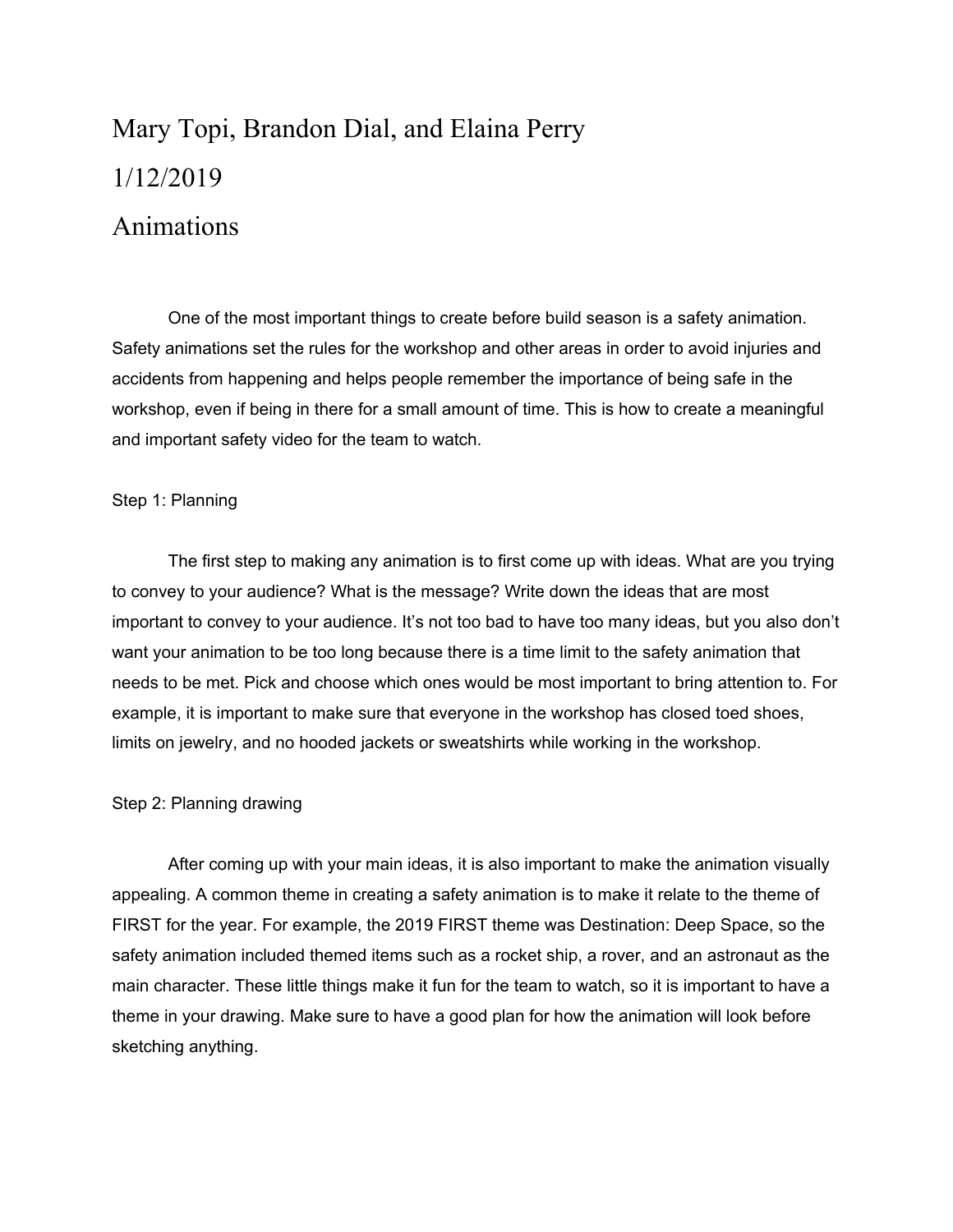#### Step 3: Storyboarding

Now that you have your ideas organized, it is time to start storyboarding. Start with a blank piece of paper, and put big boxes on it, as if you were creating a comic. These boxes do not have to be perfect, but make sure that they are a decent size to fit multiple onto the page but not too small that you are unable to draw properly in it. These boxes will act the "screen" for your computer. The main premise of storyboarding is to just get a quick idea of what you want to accomplish for your animation, this means that it does not have to be super complicated. Sketch a rough draft of different frames for your animation and then write small descriptions for each box, varying on different transitions or scenes that you are sketching. After you have completed the storyboard to your liking, the next step is to take it to the computer!

#### Step 4: Animating

Throughout exploring different programs for animations, we found a fun, easy program for beginners to use called Drawing Cartoons 2. It was very simple, and could be used on your mobile device to bring with you wherever you go. Make sure that when you are animating that you do not take any copyrighted material from the internet. If you find yourself to really want something from the internet that you find necessary to the animation, try to change a few things so that it is not exactly the same. For example, last year we included a Donkey Kong portion for our Power Up theme, so we had to change DK to an orangutan, the color of the beams to green instead of red, and we changed the word "OIL" on the barrel at the bottom into the word "FUEL" in order to stray away from copyright. Using your storyboard, create your animation onto the computer. Make sure to create a section at a time and to go back and play through the animation for each section in order to make sure it turns out how you planned to. This is very important to having an effective safety animation. Also, make sure that the animation meets the required time limit. Usually, the time limit for the safety animation is around 40 seconds at maximum.

### Step 5: Submit

When you are satisfied with your animation, submit it to FIRST and your team dropbox so that your team gets to view it and so that we can enter the FIRST safety animation award.